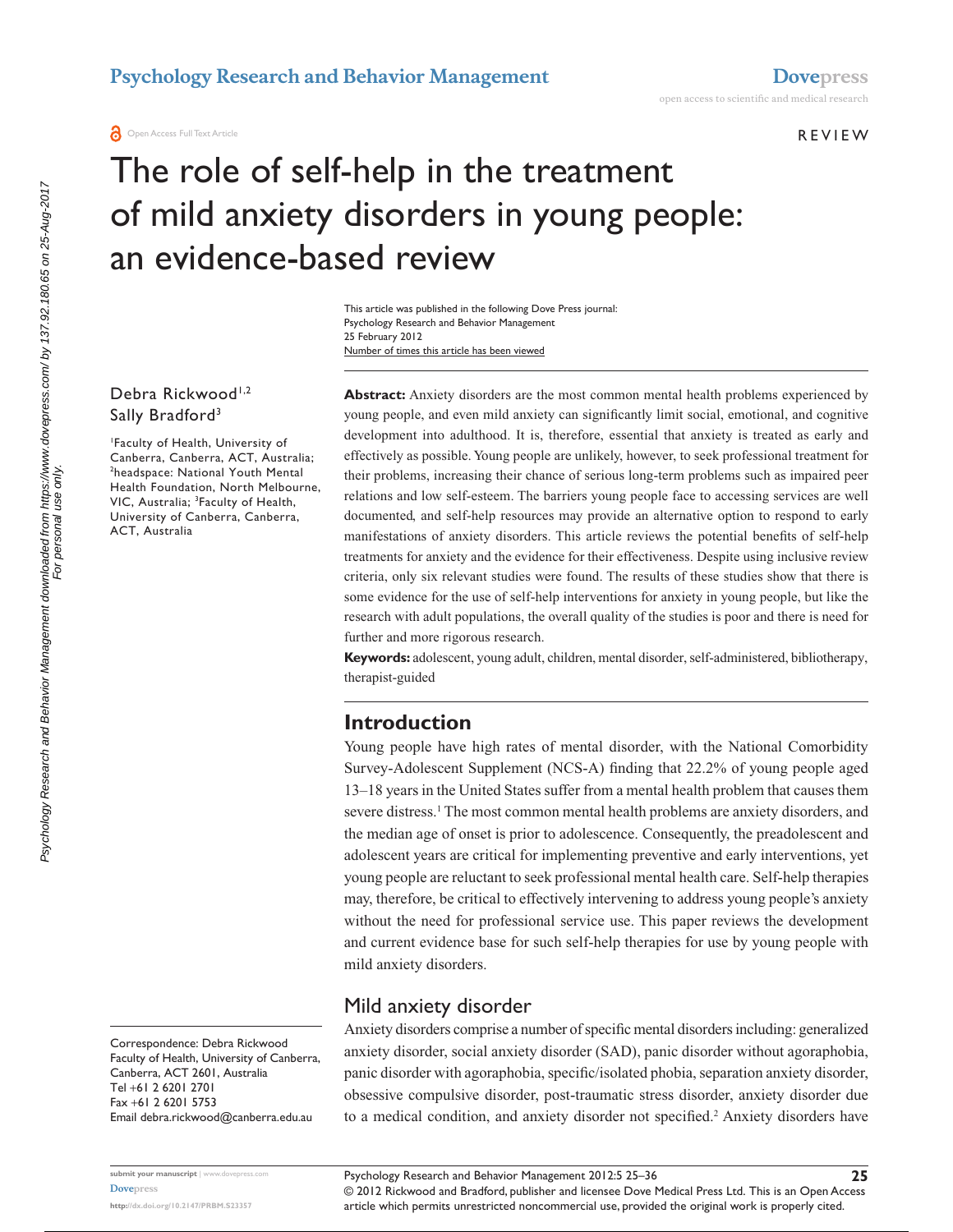been identified as being the most common mental health problem, with 18.1% of the adult population in the United States meeting the criteria as described in the DSM-IV.3 The most common of the anxiety disorders are generalized anxiety disorder and SAD. Anxiety disorders are of particular concern for young people with the median age of onset for all anxiety disorders being 11 years of age. Estimates for the median age of onset for specific anxiety disorders, such as separation anxiety disorder, are as low as 7 years.<sup>4</sup>

Each of the anxiety disorders can be classified as being severe, moderate, or mild and such classifications depend upon the criteria of the particular measure used. However, the main distinctions between mild disorders and those that are moderate or severe tend to be suicide risk and role impairment, which are used to distinguish clinically significant from clinically non-significant (mild) disorder.<sup>5</sup> For example, Kessler et al<sup>3</sup> describe the components for severe anxiety disorders as including: a 12-month suicide attempt with serious lethality intent; work disability or substantial limitation due to the anxiety disorder; or 30 or more days out of a role in a year due to the anxiety disorder. Anxiety disorders were "moderate" if they did not fit into the "severe" category and had: suicide gesture, plan or ideation; concurrent substance dependence without serious role impairment; moderate work limitation; or moderate role impairment.<sup>6</sup> Anxiety disorders which did not fit into either the "severe" or "moderate" category were described as mild.

Anxiety disorders are highly debilitating in childhood and adolescence and if left untreated can lead to other mental health problems, suicidal behavior, teenage parenthood, early marriage, and unemployment.<sup>7-11</sup> Anxious children are less likely to complete schooling, with their teachers stating that they have problems with attention, deficits in academic performance, and are significantly more immature than their non-anxious peers.12 Anxious children face social disadvantages as they are often less liked by their peers who find them socially withdrawn and shy.12 The social pressure faced by young people with anxiety disorders can result in many turning to inefficient and harmful coping strategies such as overeating or harmful alcohol use.<sup>13</sup> Serious longterm effects that impact throughout adulthood can occur even for young people with relatively mild problems,<sup>14</sup> and it is imperative that effective preventive and early interventions are developed for young people with anxiety.

#### Treating anxiety

The accepted evidence-based approach in the treatment of anxiety disorders is cognitive-behavioral therapy (CBT),

which challenges and tries to change negative or irrational thinking and behavior patterns.15,16 CBT involves identifying components of the disorder and applying specific treatments to those components. For anxiety disorders, these components may include physiological arousal, muscle tension, cognitive worries, and avoidance behaviors.17 Specific treatments include relaxation techniques, cognitive restructuring, targeting irrational fears through education, and graded exposure therapy.<sup>17</sup>

Anxiety treatments for children generally comprise five components: psychoeducation, somatic management skills training, cognitive restructuring, exposure, and relapse prevention.18 Psychoeducation involves teaching information about anxiety and feared stimuli. Somatic management skills training involves targeting automatic arousal responses. Cognitive restructuring focuses on changing maladaptive thoughts. Exposure comprises graduated, systematic, and controlled exposure to feared stimuli and situations. Relapse prevention consolidates learning and supports generalization of treatment to other situations.<sup>18</sup> Even relatively brief CBT, based on these components, effectively reduces anxiety symptoms and distress and improves psychosocial functioning in children and adolescents, and can be delivered in individual therapy or group sessions.<sup>19,20</sup>

# Barriers to young people accessing service-based treatment

Despite high rates of mental disorder and the availability of effective treatments, most young people do not access mental health treatment services. Studies from many countries show that only 10%–30% of young people will seek professional help for their mental health problems.<sup>21-27</sup> For example, a study conducted in Germany of young people aged 12–17 years who had anxiety, found that only 18.2% had sought help for their problem.<sup>28</sup> Within this study, young people with post-traumatic stress disorder were most likely to seek help (47.1%), and young people with a non-specific phobia were least likely to seek treatment (0.22%).

Several barriers have been consistently identified as reasons why young people fail to seek professional help.<sup>29</sup> One of these reasons is the strong belief held by young people that they should cope alone.<sup>30</sup> This is reflected in their high admiration of peers who do not require help from others for their personal problems.31 Other factors include negative beliefs or attitudes about mental illnesses or the available treatments,  $32,33$  being male,  $34-37$  low mental health literacy,  $38-40$ and inadequate social or interpersonal skills.<sup>14,41</sup> Young people who have had negative past experiences with mental health

**26**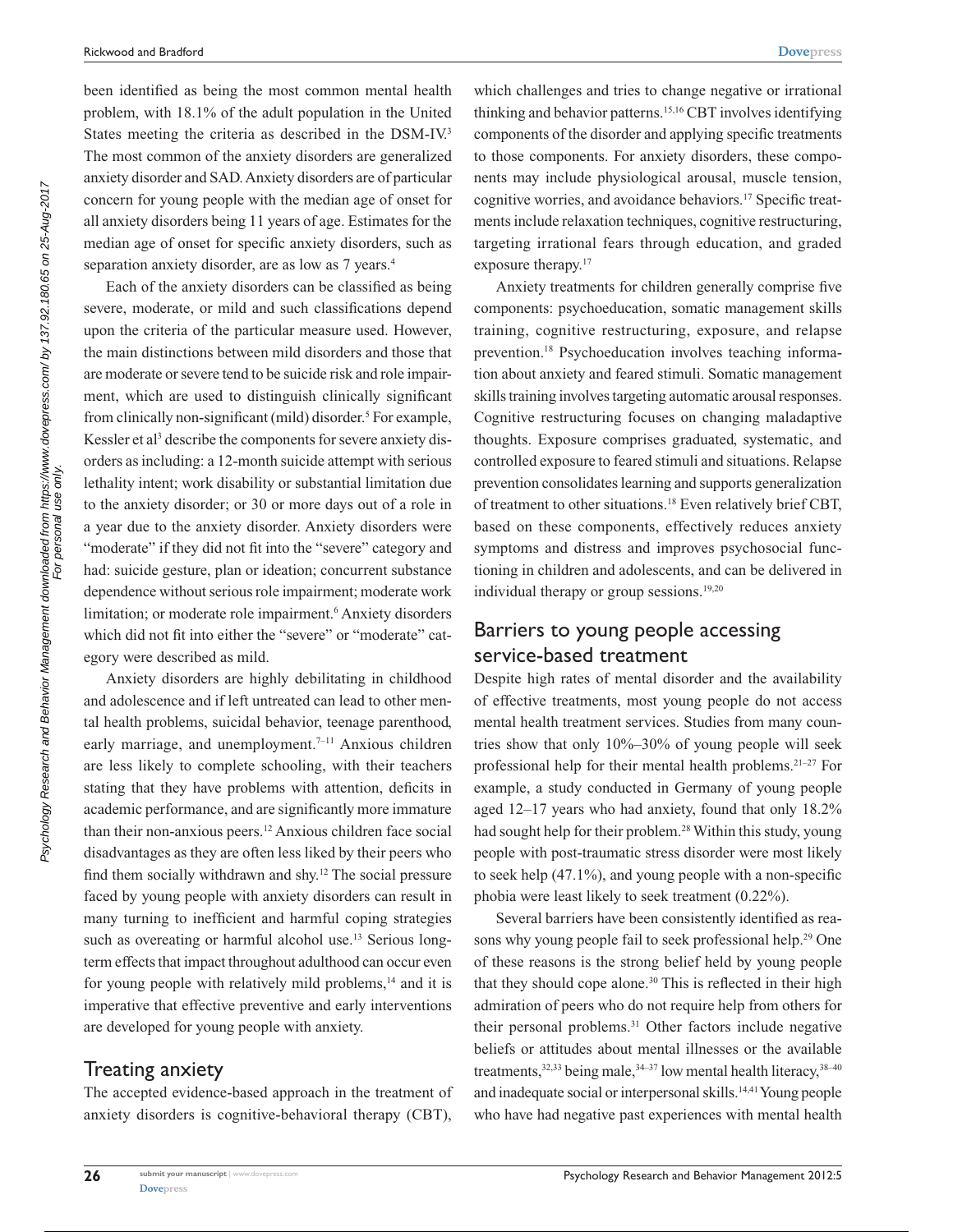professionals have also been shown to be less likely to seek treatment in the future.<sup>42</sup>

The pathways to care for younger children are also complex. Children need to rely on their parents or caregivers to first identify that a problem exists and then seek out appropriate support.43 Commonly reported reasons why parents do not seek help for their children are because of cost, not knowing where to seek help, and long waiting lists.<sup>44</sup> Other identified reasons include a lack of knowledge about the consequences of untreated child mental disorders, lack of knowledge of effective treatments, and difficulty in getting their child to regular appointments.<sup>45</sup>

#### Self-help interventions

Self-help approaches avoid many of the barriers that affect access to traditional face-to-face treatment services, and provide an important alternative that can increase access to effective interventions. Self-help is likely to be particularly attractive for adolescents as it allows young people to seek help independently from their parents, supporting their natural developmental trend towards independence.<sup>30,46</sup> The anonymity of self-help interventions is likely to be valued by young people who fear the stigma associated with service use and negative attitudes towards mental health care. Self-help approaches also allow for flexibility in time and place of delivery, and can be especially beneficial for those who cannot easily access face-to-face services.<sup>47-49</sup>

There are many variations of self-help, which means that as a category of interventions they are not easy to define. Self-help ranges from non-interactive information and psychoeducation to interactive intervention programs based on empirically supported treatments with individualized feedback.50,51 A comprehensive definition is provided by Bower, Richards, and Lovell who state that self-help is:

- a therapeutic intervention administered through text, audio, video, or computer text, or through group meetings or individualized exercises such as "therapeutic writing," and
- designed to be conducted predominantly independently of professional contact.52

Self-help interventions can be classified into one of three categories: general self-help; problem-focused self-help; and technique-focused self-help.<sup>53</sup> General selfhelp approaches are those that address broad-spectrum emotional and relational problems, and provide guidelines for general well-being.<sup>53</sup> These may also involve various social support interventions.<sup>54</sup> Problem-focused approaches are those that target a specific disorder, such as anxiety.<sup>53</sup>

Technique-focused approaches teach users how to use a specific technique that may be useful in multiple situations, such as CBT or relaxation.<sup>53</sup> Problem and technique-focused approaches are generally informed by theory and have been empirically tested and specifically designed to create positive cognitive, behavioral, and emotional changes.<sup>17,50</sup> Interventions that use problem-focused or technique-focused methods are usually delivered through modules with moderate to high interactivity, automated or human-generated feedback, and automated tailoring.<sup>50</sup>

Self-help books for anxiety have been widely available for many years and are frequently amongst the top 100 best sellers.<sup>55</sup> These are available for both adults and children and some well-known titles include: *Calming Your Anxious Mind: How Mindfulness and Compassion Can Free You From Anxiety, Fear and Panic;*<sup>56</sup> *Helping Your Anxious Child: A Step-by-step Guide for Parents;*57,58 *Freeing Your Child From Anxiety: Powerful, Practical Solutions to Overcome Your Child's Fears, Worries, and Phobias;*<sup>59</sup> *and Anxiety in Childhood and Adolescence.*60 Although such books are popular, and they are often developed by experienced clinicians and based on strong conceptual frameworks, they are rarely supported by direct evidence of their effectiveness.<sup>61</sup>

Over the past decade or so, self-help treatments have moved from being based mostly on self-help books and bibliotherapy to use of new technologies.<sup>62</sup> Self-help approaches have been quick to adopt new technologies, and recent interventions have been developed to use on internet sites, through email or chatrooms, on palmtops, with virtual reality technology, and on CD-ROM programs.<sup>45</sup> Some of these interventions are highly advanced and offer multiple sessions using specific therapeutic techniques, as well as containing non-specific features that affect important therapeutic processes, such as the therapeutic alliance, engagement, motivation, and trust.<sup>63</sup> Online self-help approaches have grown rapidly in recent years, responding to the increase in households that have access to the internet and, in particular, the high level of uptake of new technologies by young people.<sup>64</sup> The majority of these interventions have undergone only initial trials to aid their development, however, and quality evidence of effectiveness is lagging.

Although self-help interventions are by definition devised to be undertaken without the support of a professional, in practice they are often implemented with varying degrees of professional support. They span the entire spectrum – from being entirely self-administered without even professional recommendation to being integrated within traditional face-to-face therapy as homework, a component of therapy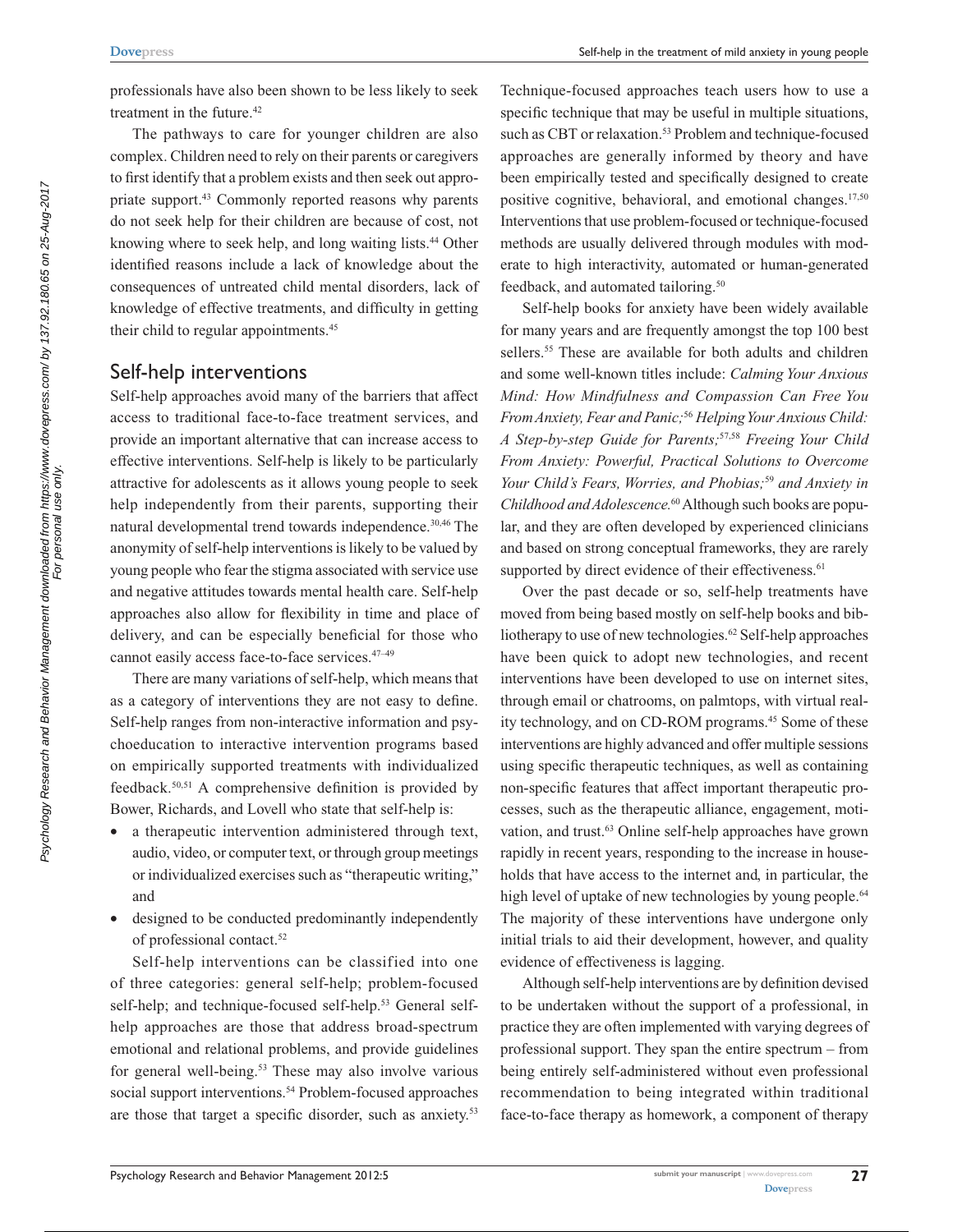or recommended self-management resources.16,55,65 Self-help options are also often used to treat important comorbidities that are not the main focus of therapy, freeing valuable therapy session time to focus on the primary issue.

#### Current evidence

To date, the majority of research on self-help treatments for anxiety disorders has been undertaken with adult samples, and the results are mixed. A recent systematic review identified 13 studies meeting the inclusion criteria for a review of the clinical effectiveness of CBT-based guided self-help for anxiety and depressive disorders.<sup>66</sup> A subsequent metaanalysis indicated moderate effectiveness at post-treatment for anxiety, although limited effectiveness at follow-up was found among more clinically representative samples. Studies that reported greater effectiveness tended to be of lower methodological quality and generally involved participants who were self-selected rather than recruited through clinical referrals.

Other meta-analytic reviews also show that self-help interventions in the treatment of anxiety disorders for adults produce improvements with a medium effect size, but with poor-to-moderate quality evidence.<sup>17,47,48,52,61,65,67-73</sup> Some trials have failed to show significant improvements in symptoms when compared to control groups,<sup>74,75</sup> while others indicate significant improvements, comparable to that of traditional face-to-face therapy interventions.<sup>76-81</sup> Most studies, however, have significant methodological limitations, such as small sample sizes, high attrition rates, no control group, and limited control over whether participants were also seeking additional psychological treatments or were taking medications.52,65 The best outcomes have been demonstrated in the treatment of panic disorder and specific phobias.<sup>61,70</sup> Overall, as stated by Bower et al,<sup>52</sup> based on the Cochrane collaboration classification, self-help strategies for anxiety "appear promising but require further investigation."

A review of self-help interventions for anxiety specifically for young people has not been undertaken. The current study aimed to redress this gap by conducting a systematic review of the literature on self-help interventions for anxiety disorders in young people to determine the state and nature of the current evidence base.

## **Methodology**

**28**

A systematic review of the literature was undertaken by reviewing all studies that met the selection criteria for self-help interventions for anxiety for young people. Self-help interventions were defined as those that claimed to be self-help or self-administered, and did not involve a service or therapist-based therapy component or be based primarily on a parent-focused intervention. All anxiety disorders referred to as anxiety were included. Young people were defined as those aged 6–25 years. While the term "young people" usually denotes those aged  $12-25$  years, $82$ interventions aimed at those in the preadolescent years were also included because anxiety disorders are highly likely to first emerge in young people aged 6–11 years.4

Initially, a broad search strategy was implemented covering all studies published in English between January 1, 1970 and October 20, 2011 from the following EBSCO databases: Academic Search Complete, CINAHL Plus, Computers and Applied Sciences Complete, Education Research Complete, Health Source – Consumer Edition, Health Source – Nursing/Academic Edition, Humanities International Complete, MasterFILE Premier, MEDLINE, PsychArticles, Psychology and Behavioral Sciences Collection, Psych INFO, and Teacher Reference Center. The search terms used were: "anxiety" AND "self-help" OR "self help" OR "bibliotherapy" OR "self-administered" OR "therapist guided" OR "young people"; "anxiety" AND "children" AND "self-help"; "mental disorder" AND "self-help"; "self-help" AND "young people" OR "adolesc\*"; "anxiety" AND "prevention" OR "early intervention." Further studies were identified through hand searching the references of relevant studies and reviews.

Following the database search, abstracts and titles were scanned independently by both authors and irrelevant studies were removed; the remaining full text articles were assessed for eligibility. The final eligibility criteria were that the study: examined a type of self-help intervention for an anxiety disorder; was published after 1995; involved participants aged between 6–25 years; had little or no parental involvement; was published in English; had more than one participant (ie, not single case studies); and comprised an outcome study with a focus on change in a measure of anxiety. Acceptable designs included randomized controlled trials (RCT), quasiexperimental trials, pre-post test case series, and longitudinal designs all able to be included. Figure 1 shows the Prisma flow diagram for study inclusion.

#### **Results**

A total of six studies met the inclusion criteria and a summary of each is provided in Table 1. These studies involved three interventions that are available to the general public – MoodGym,<sup>83</sup> CoolTeens CD-ROM,<sup>15</sup> the Online Anxiety Prevention Program,84,85 and three interventions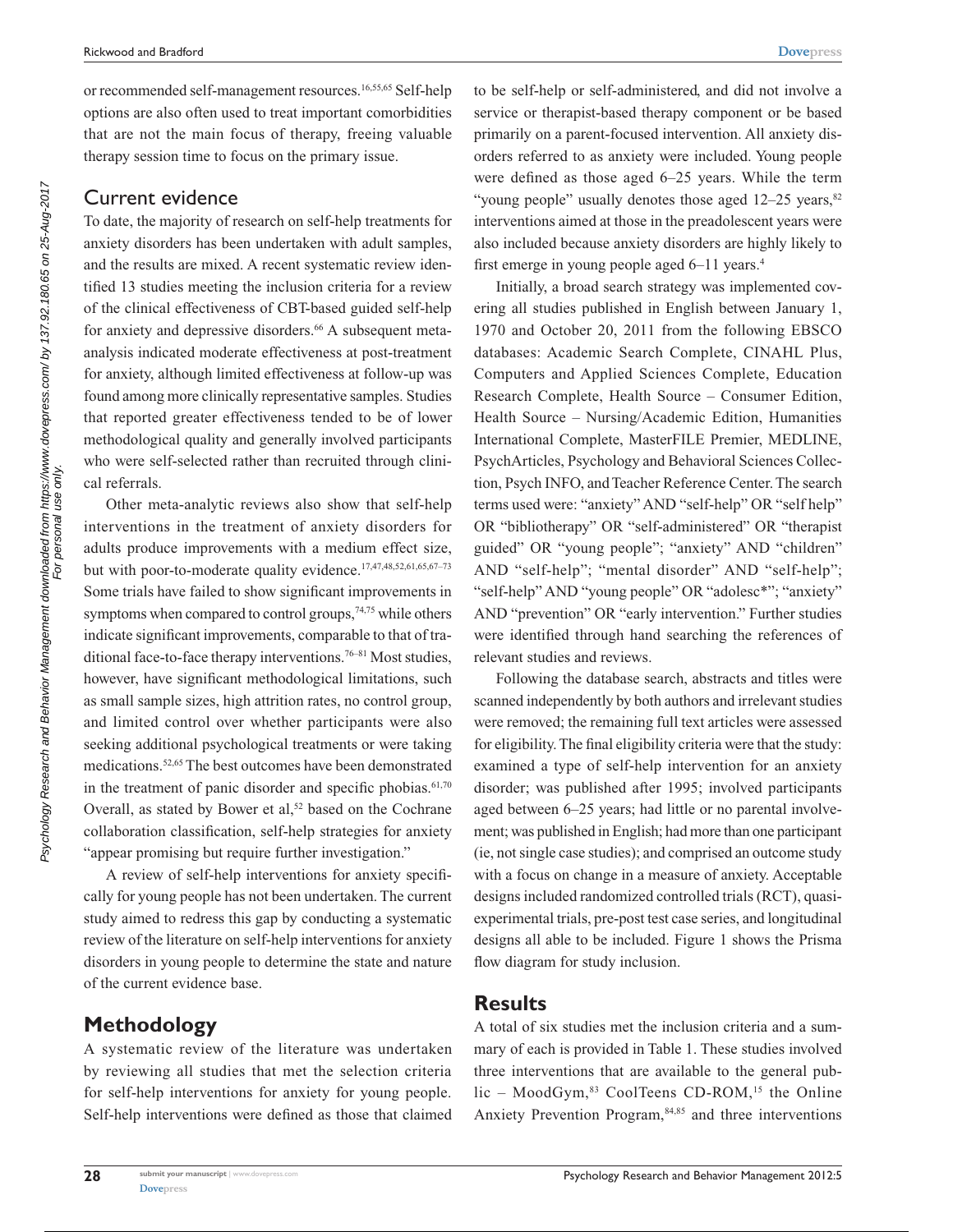

**Figure 1** Prisma flow diagram.

that are not publicly available – an internet-based CBT program,86 a computer-based Cognitive-Behavioral Analysis System of Psychotherapy  $(CBASP)^{87}$  and a series of selfadministered interventions for worry.88 Four of the studies were RCTs, $83-86,88$  comparing the intervention group(s) with a wait-list control (WLC) group and one was a small sample case series design.15

# Cognitive-behavioral analysis system of psychotherapy

Cukrowicz and Joiner<sup>87</sup> adapted CBASP into a computerbased program to determine whether it could be used as a self-help approach to reducing mild symptoms of anxiety and depression. CBASP asks participants to analyze specific incidents to determine and change patterns of maladaptive thinking and behaving. It involves five steps: description of the situation; interpretation of the situation; behaviors during the situation; actual outcome of the situation; and desired outcome of the situation. In the study, 231 young adults were randomly assigned to CBASP or an education program control group. The intervention comprised six, 20 minute sessions which were all completed in one 2-hour time frame undertaken in a computer laboratory at the university. Following the intervention, participants were sent weekly emails for 8 weeks reminding them to practice the skills they had learnt. The control group completed a program of similar length that focused on educational material around anxiety disorders. At the 8-week follow-up, participants in

the intervention group had significantly lower scores on the measures of anxiety when compared to the control group. The effect size for the reduction in anxiety was moderate; on average, anxiety levels of participants in the intervention group reduced by half a standard deviation point following the intervention.

Although the sample size was large in this study, and there was a low attrition rate of 10%, it is difficult to generalize these completion rates to the wider population. The sample was predominately female, and obtained from an introductory psychology course where participants received course credit for completion. In addition, although the program was conducted independently, it was completed at a specified time with researchers and other participants present. This is likely to have greatly increased the completion rates and does not indicate how many young people are likely to independently complete this program at home.

#### Online anxiety prevention program

Studies by Kenardy et al<sup>84,85</sup> investigated the Online Anxiety Prevention Program, which is a computer assisted CBT-based intervention comprising six sessions that incorporate psychoeducation about anxiety, relaxation training, interoceptive exposure, cognitive restructuring, and relapse prevention. Each session required participants to cover the program material, practice a set of skills, and record their progress daily. The study used 83 first year university students high on a measure of anxiety sensitivity who were randomly assigned to an intervention or WLC group. At 6-week follow-up, those in the intervention group showed improvements in some outcome measures, but not the Anxiety Sensitivity Index measure.84 At 6 months, 53% of the intervention group and 61% of the control group were followed up.85 Significant decreases in anxiety sensitivity were evident for both the control and intervention group participants. The study was significantly limited by its mostly adult and university population sample group, small sample size, and lack of significant findings.

## MoodGYM

MoodGYM is a free internet-based CBT intervention developed by researchers at the Australian National University and designed to treat anxiety and depression.<sup>89</sup> The program was originally developed for adults, is accessible 24 hours a day and is self-paced. It consists of five CBT modules that take approximately 30–45 minutes each to complete, a personal workbook that records and updates user's responses, an interactive game, and a feedback evaluation form.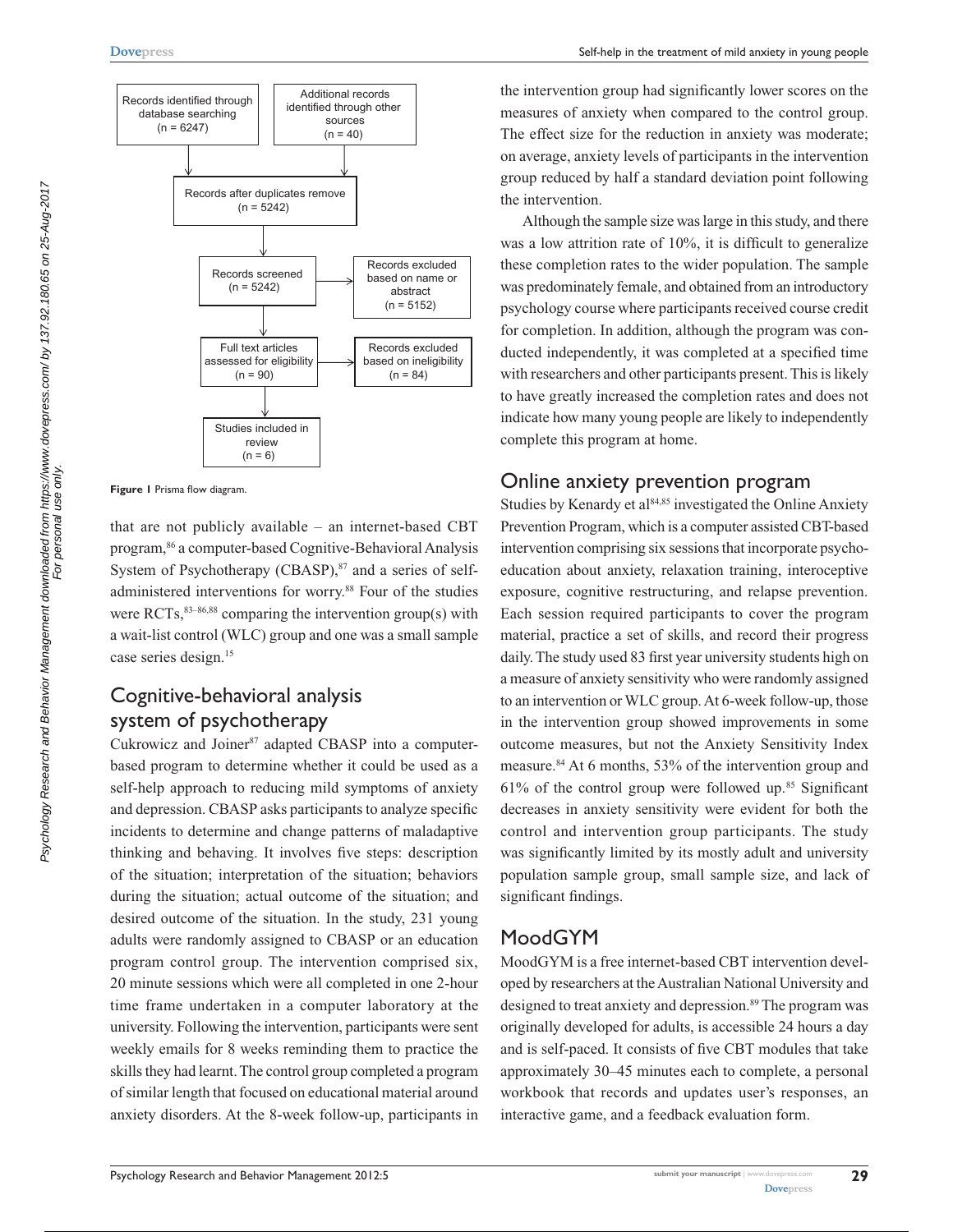| Table I Study characteristics |                                          |                                             |                           |                        |                                                |
|-------------------------------|------------------------------------------|---------------------------------------------|---------------------------|------------------------|------------------------------------------------|
| Study                         | Sample                                   | Intervention                                | Design                    | Attrition              | Main findings                                  |
| Cukrowicz and                 | Undergraduate psychology students        | CBASP                                       | <b>NOT</b>                | 90% return rate        | Significantly lower scores on measures of      |
| Joiner <sup>87</sup>          | Age 95% between 18-21 years              | $6 \times 20$ minutes sessions completed in | <b>CBASP</b> intervention |                        | depression and anxiety for intervention        |
|                               | $(M = 19.2, SD = 1.9)$                   | one 2-hour time frame (with a               | Educational program       |                        | group when compared to control group at        |
|                               | Beck anxiety inventory scores $\leq$ 18; | 10-minute break half way through)           | as control                |                        | follow-up.                                     |
|                               | and Beck depression inventory            | Weekly emails for 8 weeks following         |                           |                        | Cohen's d effect sizes ranged from small to    |
|                               | $scores \leq 19$                         | intervention reminding participants         |                           |                        | medium for outcome measures.                   |
|                               | $n = 231$ (169 female, 69 male)          | to practice learned skills                  |                           |                        |                                                |
|                               |                                          | Note. Although intervention was             |                           |                        |                                                |
|                               |                                          | completed individually, all participants    |                           |                        |                                                |
|                               |                                          | were in the same lab when completing        |                           |                        |                                                |
|                               |                                          | the program                                 |                           |                        |                                                |
| Cunningham                    | Age 14-16 years                          | "Cool Teens" CD-ROM                         | Case series               | 4/5 completed at least | After completion, $40\%$ (n = 2) were at       |
| et al <sup>15</sup>           | Primary diagnosis of anxiety disorder    | 8 sessions over 12-week period              |                           | 6 of the 8 modules     | subclinical levels for anxiety, 2 showed some  |
|                               | $n = 5$ (4 female, 1 male)               | 15-30 minutes per session                   |                           |                        | improvement, and I showed no change.           |
|                               |                                          | Fortnightly phone contact with              |                           |                        | At 3 months, $40\%$ ( $n = 2$ ) did not meet   |
|                               |                                          | psychologist questioned progress and        |                           |                        | anxiety diagnosis criteria.                    |
|                               |                                          | understanding of material, provided         |                           |                        | All participants were generally satisfied with |
|                               |                                          | motivation and clarified issues             |                           |                        | program.                                       |
|                               |                                          |                                             |                           |                        | Participants identified "finding time" as a    |
|                               |                                          |                                             |                           |                        | completion barrier.                            |
| Kenardy                       | First year psychology students           | "Online Anxiety Prevention Program"         | 5<br>S                    |                        | Significant improvements on the                |
| et al <sup>84</sup>           | $(M = 19.92 \text{ years})$              | Based on SERENA software for                | Wait-list control         |                        | Agoraphobic Cognitions Questionnaire,          |
|                               | Diagnosis of anxiety (scored $>$ 24      | palmtop computers                           | Intervention group        |                        | Catastrophic Cognitions Questionnaire-         |
|                               | on Anxiety Sensitivity Index)            | 6 sessions over 6 weeks                     |                           |                        | Modified, and the Centre for Epidemiologic     |
|                               | $n = 83$ (43 intervention, 40 control)   |                                             |                           |                        | Studies Depression Scale when compared to      |
|                               |                                          |                                             |                           |                        | control group.                                 |
|                               |                                          |                                             |                           |                        | No significant differences on the Anxiety      |
|                               |                                          |                                             |                           |                        | Sensitivity Index or the Body Sensations       |
|                               |                                          |                                             |                           |                        | Questionnaire.                                 |
|                               |                                          |                                             |                           |                        | Improvements on Agoraphobic Cognitions         |
|                               |                                          |                                             |                           |                        | Questionnaire, Catastrophic Cognitions         |
|                               |                                          |                                             |                           |                        | Questionnaire-Modified, and Centre for         |
|                               |                                          |                                             |                           |                        | Epidemiologic Studies Depression Scale         |
|                               |                                          |                                             |                           |                        | remained at 6-month follow-up (53%             |

Psychology Research and Behavior Management downloaded from https://www.dovepress.com/ by 137.92.180.65 on 25-Aug-2017 For personal use only.

Psychology Research and Behavior Management downloaded from https://www.dovepress.com/ by 137.92.180.65 on 25-Aug-2017<br>For personal use only.

retained in intervention group and 61% in

retained in intervention group and 61% in

control group at follow-up).

control group at follow-up).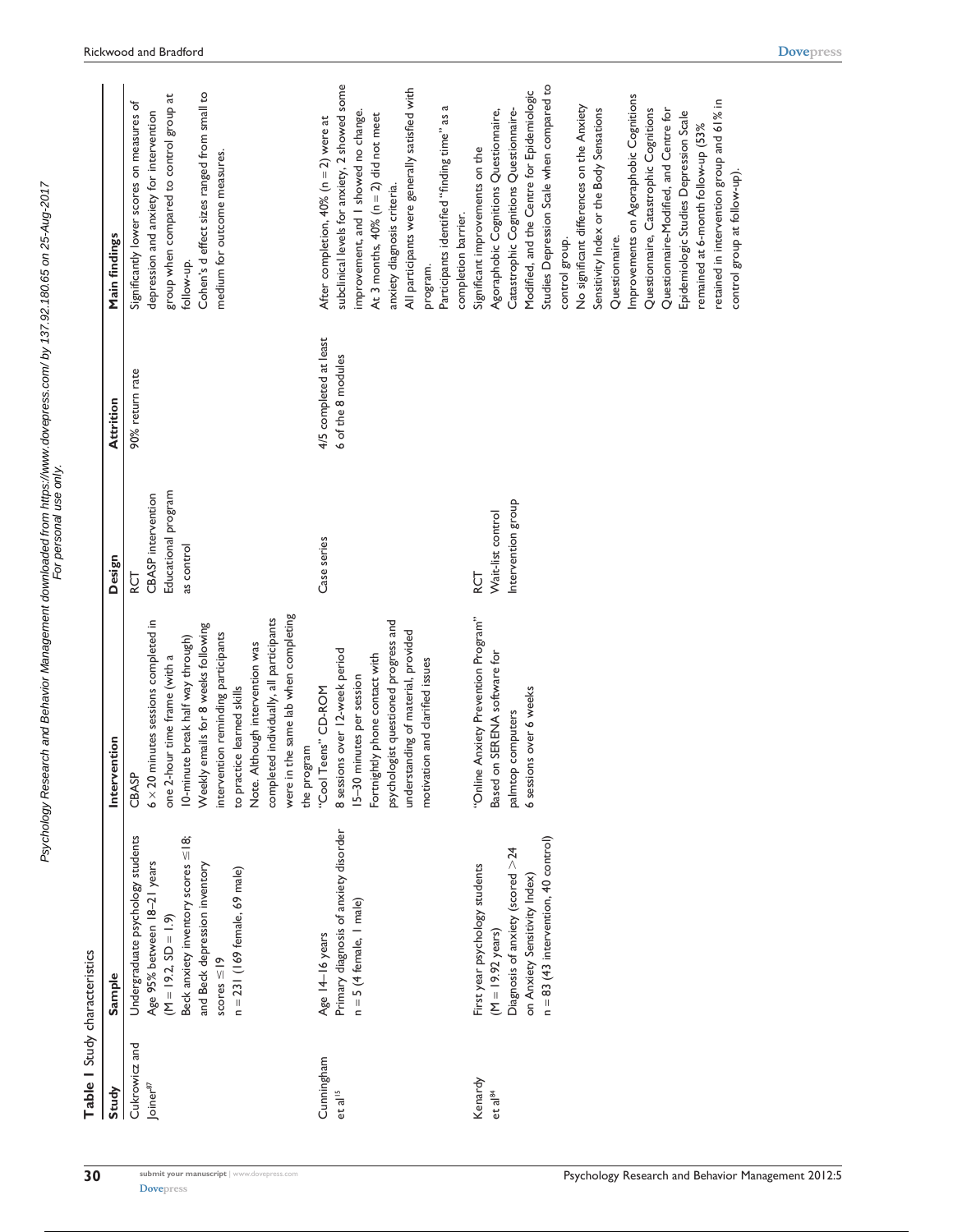|                                            | First year undergraduate students<br>Diagnosis of low to moderate<br>Age 18-23 years (M = 19.47,<br>$n = 38$ (25 female, 13 male)<br>depression or anxiety<br>$SD = 1.57$ | minutes per session<br>5 sessions over 3 weeks<br>"MoodGYM"<br>$30 - 45$                                                                                                                                                                 | Face-to-face CBT<br>MoodGYM alone<br>conjunction with<br>face-to-face CBT<br>Wait-list control<br>MoodGYM in<br>5<br>S |                                                                                                                                                                                                               | Significant improvements in DASS-21 scores<br>(DASS-21) in the combined MoodGYM and<br>Differences between groups non-significant<br>face-to-face CBT group when compared to<br>for both face-to-face CBT and MoodGYM<br>Significant reductions in anxiety as rated<br>alone when compared to control group.<br>No improvements pre- to post- on the<br>by the Depression Anxiety Stress Scale<br>DASS-21 for the control group.<br>all other groups. |
|--------------------------------------------|---------------------------------------------------------------------------------------------------------------------------------------------------------------------------|------------------------------------------------------------------------------------------------------------------------------------------------------------------------------------------------------------------------------------------|------------------------------------------------------------------------------------------------------------------------|---------------------------------------------------------------------------------------------------------------------------------------------------------------------------------------------------------------|-------------------------------------------------------------------------------------------------------------------------------------------------------------------------------------------------------------------------------------------------------------------------------------------------------------------------------------------------------------------------------------------------------------------------------------------------------|
| Tillfors et al <sup>86</sup>               | Age $15-21$ years (M = 16.5,<br>$n = 19$ (17 female, 2 male)<br>High school students<br>$SD = 1.6$                                                                        | Weekly email feedback from therapist<br>Internet delivered CBT program<br>time frame the therapist<br>the participant to assess<br>If no contact from participant in<br>les over 9 weeks<br>reasons why<br>9 modu<br>$2$ -week<br>phoned | Treatment group<br>Wait-list control<br><b>NOT</b>                                                                     | I participant completed<br>completed 3 or more<br>completed 7 or more<br>Follow-up measures<br>Only 4 participants<br>15 participants<br>No participant<br>obtained from<br>5-6 modules<br>modules<br>modules | Significant improvements on measures of<br>social anxiety when compared to control<br>Non-significant findings for measures of<br>social avoidance and quality of life.<br>group.                                                                                                                                                                                                                                                                     |
| Wolitzky-Taylor<br>and Telch <sup>88</sup> | moderate levels of academic worry<br>College students<br>$n = 113$                                                                                                        | Expressive writing, worry exposure<br>or audio-photic stimulation<br>12 sessions of 20 minutes<br>Participants instructed to<br>self-administer treatment                                                                                | Audio-photic stimulation<br>Guided worry exposure<br>Expressive writing<br>Wait-list control<br><b>POT</b>             | On average only half of<br>participants completed<br>completed at least 1/3<br>of the recommended<br>all home expressive<br>writing sessions<br>84 participants<br>home sessions                              | Outcomes maintained at 3-month follow-up.<br>Delayed outcome for expressive writing<br>All three treatment conditions reduced<br>academic worry and general anxiety<br>Slightly better outcomes for worry<br>exposure.                                                                                                                                                                                                                                |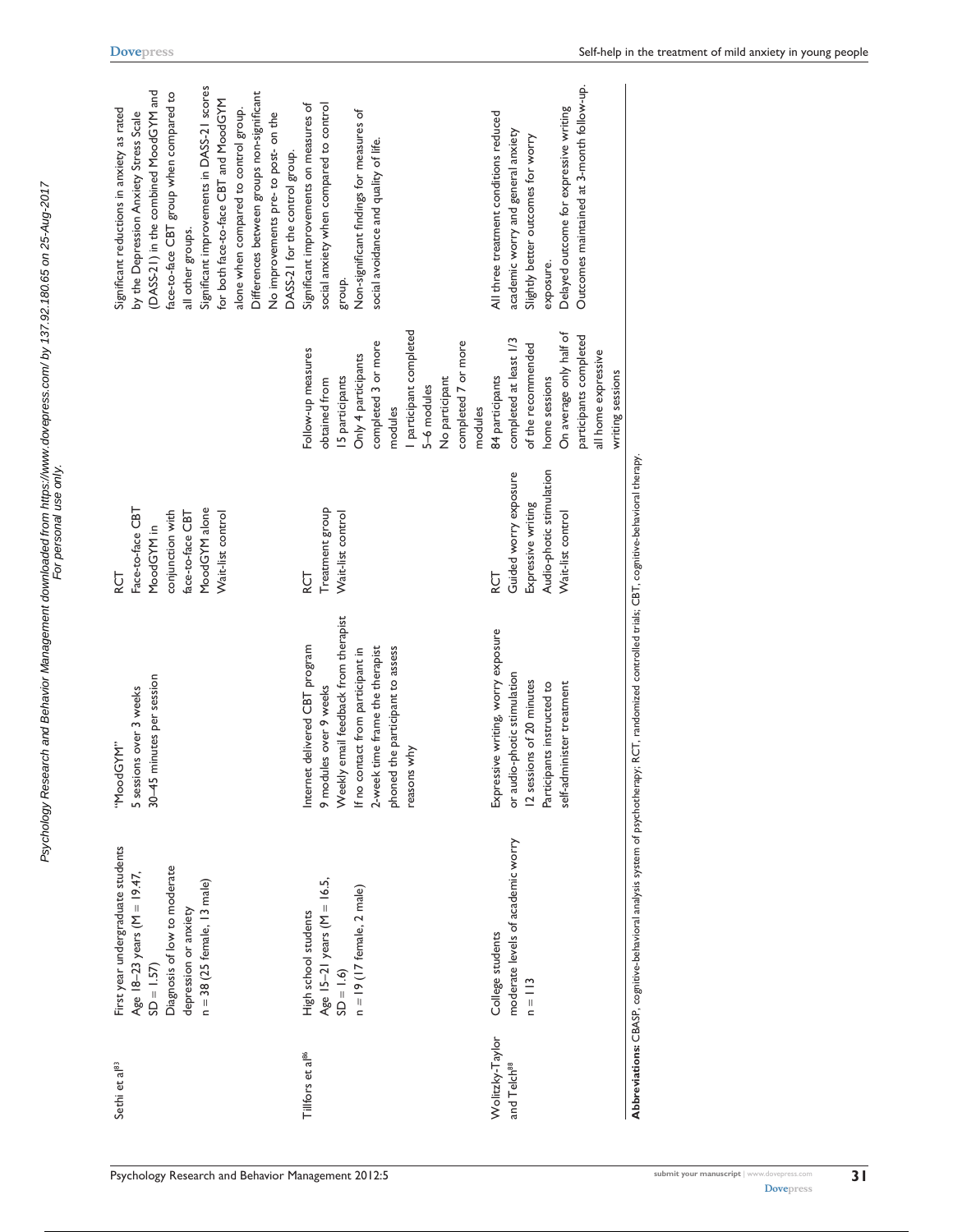The study by Sethi et al<sup>83</sup> was an RCT using 38 first year undergraduate psychology students (aged 18–23 years) randomized into four conditions: MoodGYM as a pure self-help intervention; MoodGYM in conjunction with face-to-face therapy; a traditional face-to-face therapy group; and a control group. At 5-week post-test, there was no change in anxiety for participants in the control group, and those in the MoodGYM only condition had significantly decreased anxiety scores with a medium effect size compared with the control group. A similar decrease was evident for those in the traditional face-to-face therapy group. However, the greatest reduction in anxiety was achieved in the combined condition where MoodGYM was provided in conjunction with face-to-face therapy. The study authors suggest that meeting with a therapist first and then using MoodGYM motivates the user to do well on the self-help program and allows for skills to be practiced, leading to superior outcomes.

There were considerable limitations to this study, however. Foremost, the sample was made up of university students undertaking the study for credit points. Participants undertook the self-help component in group sessions at the university. Furthermore, no follow-up data were obtained to determine whether treatment gains were maintained.

#### Internet CBT

Tillfors et al<sup>86</sup> examined the effectiveness of an internet-based CBT program for social anxiety that was developed for use with adult university students and adapted for use with high school students. There were nine weekly modules that each consisted of information, exercises, and essay questions. Each week, participants were also asked to summarize in their own words a section of the module, describe the outcome of the exercises, and answer an interactive multiple-choice quiz. In the study, 19 speech-anxious high school students with SAD were randomly assigned to the intervention or a WLC group. Participants received a weekly email with therapist feedback. Significant improvements were found on measures of social anxiety, general anxiety, and depression, with a large effect size, and these were maintained at 1-year follow-up. No improvements were evident for social avoidance or quality of life measures.

Although large effects were evident in this study, it comprised a small sample of highly selected high school students, who were mostly females. Furthermore, only four participants completed more than two modules and none completed all nine modules during the study period. The authors argue that components central to obtaining therapeutic effects, such as cognitive restructuring, behavior experiments, exposure, modifying safety behaviors, and shifting of focus are provided early in the treatment, and that working on these components could lead to improvements despite limited exposure to the program.

#### Self-administered approaches for worry

Three self-administered approaches to treating pathological worry among college students were investigated in the study by Wolitzky-Taylor and Telch.<sup>88</sup> The study evaluated the efficacy of worry exposure, expressive writing, and relaxation consisting of pulsed audio-photic stimulation. There were 113 college students randomly assigned to one of the three interventions, which were practiced three times per week for 1 month, compared with a WLC. Academic worry and general anxiety were assessed at baseline, post-test, and at a 3-month follow-up. The pre- to post-treatment effect sizes for the primary outcome measure of academic worry were large for each of the three interventions and significantly larger than that observed for the WLC group. Each intervention led to significant reductions in general worry, with a large effect size for worry exposure and moderate effects for expressive writing group and audio-photic stimulation. Improvements in all three treatments continued at 3-month follow-up, with greater improvement from post-test to follow-up for the expressive writing group.

Treatment compliance was a concern in this study, with those in the audio-photic stimulation condition completing about two-thirds of the twelve assigned home practice sessions, whereas those assigned to worry exposure or expressive writing completed on average only about half of the sessions. The sample was primarily female and all college students.

## **CoolTeens**

Only one trial was not an RCT, and this was a case series study investigating the CoolTeens CD-ROM,<sup>15</sup> which is a computerized self-help program adapted from previously validated bibliotherapy and group therapy programs.<sup>15,90</sup> It has eight modules which each take 30–60 minutes to complete. Modules are designed to be completed on a weekly or fortnightly basis over an 8- to 12-week period. The trial was a very small sample study of only five participants diagnosed with anxiety, using a pre-post design. Significant positive outcomes were found for two of the participants, who were identified as having anxiety levels that had dropped to subclinical level at post-treatment. Two other participants showed positive gains in some areas, and one showed no change. Two participants no longer met the criteria for an anxiety disorder at the 3-month follow-up.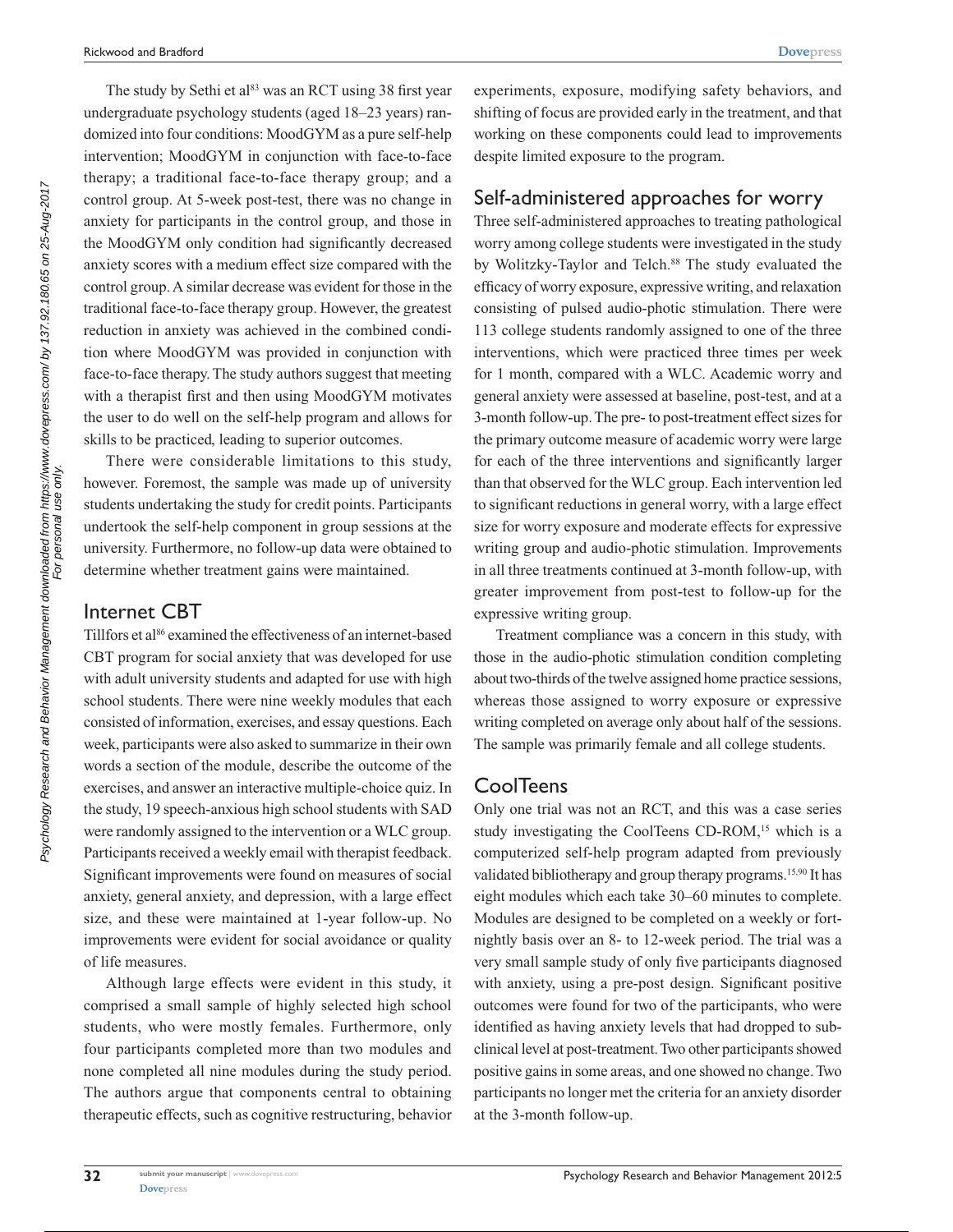#### **Excluded interventions**

Some interventions that were excluded by the selection criteria are worth mention. The BRAVE interventions were excluded because of the high level of parental and trainer involvement. BRAVE for Children-ONLINE (8–12 year olds) and BRAVE for Teenagers-ONLINE (13–17 year olds), are anxiety treatment programs designed to treat SAD, generalized anxiety disorder, separation anxiety disorder, and specific anxiety disorders using CBT.<sup>91</sup> BRAVE for Children-ONLINE consists of 10 weekly sessions in the initial treatment schedule, backed up by a booster session at 1 and 3 months post intervention. There are also six sessions to be completed by parents. BRAVE for Teenagers-ONLINE consists of 13 weekly sessions, two booster sessions and seven parent sessions. In both interventions users are supported by a BRAVE trainer who helps guide and motivate users through the intervention by providing weekly contact via email and/ or over the phone.<sup>92</sup> Specific techniques used within the program include relaxation training, identification of emotions and thoughts, positive self-talk, coping skills, problem solving, and approaching feared situations. A randomized-control study of BRAVE for Children-ONLINE found that the treatment had moderate levels of consumer satisfaction and high levels of credibility.<sup>93</sup> At post-treatment 30% of children in the trial group no longer met the criteria for an anxiety disorder, compared to 10% of children in the control group. At a 6-month follow-up, the number of children in the treatment group no longer meeting the diagnostic criteria for an anxiety disorder had risen to 75%, however the control group was not tested at this time so it is unclear exactly how much of this improvement can be attributed to the treatment program. Notably, at post-treatment only 60% of parents and one-third of children had completed the entire intervention. Initial studies of the teen program using case samples indicate that it can successfully be used to treat young people with anxiety.<sup>92</sup>

The "Camp Cope-a-lot: The Coping Cat" CD-ROM is designed for children aged 7–12 years, and was excluded because it is designed to be used in conjunction with a mental health professional. It uses "Flash" animation and interactive activities with an inbuilt reward system to deliver CBT.<sup>94</sup> The guide character, "Charlie," teaches users about anxiety, physiological symptoms, relaxation techniques, coping, and problem solving strategies, as well as walking users through step-by-step exposure tasks. The professional does not need to be trained or experienced in CBT, however. Initial case studies of the program have had positive outcomes.<sup>95</sup>

# **Discussion**

Surprisingly, the literature search revealed very little research evidence currently available regarding the effectiveness of self-help interventions to treat mild anxiety in young people. Although initially a large number of published papers were extracted from the database search, most of these did not meet the search criteria. In particular, very few studies were undertaken with young people specifically, and those that did focus on children or youth generally included considerable therapist involvement and could not be considered self-help. The six studies that remained showed mixed results, although most reported medium sized effects. These studies comprise a very poor evidence base for self-help for young people with anxiety; the outcomes were based mostly on findings with young adult female university students and had low treatment compliance and high attrition rates.

Similar methodological issues have been identified in reviews of self-help for anxiety with adults.52,55,65,74 Sample sizes were small, attrition rates were high, and little to no control was taken to prevent participants seeking outside treatment or medication. Whilst small to moderate improvements in anxiety symptoms were identified, the overall quality of the studies was poor. Consequently, all the evidence must be interpreted with caution.

Nevertheless, some important aspects of self-help interventions have been identified from the adult literature. Motivation of the user appears to be a very important aspect, with interventions that incorporate motivating tools, such as therapist or automatic reminders, having better outcomes than those that rely solely on the user.<sup>71,72,80,96</sup> In particular, self-help programs that incorporate some form of therapist contact result in increased completion rates and improved outcomes when compared to pure self-help treatments,  $96-98$ and traditional face-to-face interventions.70,76,99–103 It is possible that the improved outcomes occur because the user is more likely to be using a treatment that is appropriate for their individual issue.72 Only minimal therapeutic input appears to be required, however, to provide appropriate advice and encouragement,<sup>96</sup> and this does not require the resources of highly skilled mental health professionals such as clinical psychologists.68,88,90 Little to no improvements in anxiety symptoms have been noted by increasing therapist support to more than once weekly contact.<sup>70,104</sup> Furthermore, fewer, shorter, more frequent modules appear to produce better outcomes as rewards may occur more frequently.<sup>17,80</sup>

Reviews with adults generally conclude that the best outcomes appear to be achieved by combining self-help treatments with some form of face-to-face therapy.<sup>98,105</sup> Self-help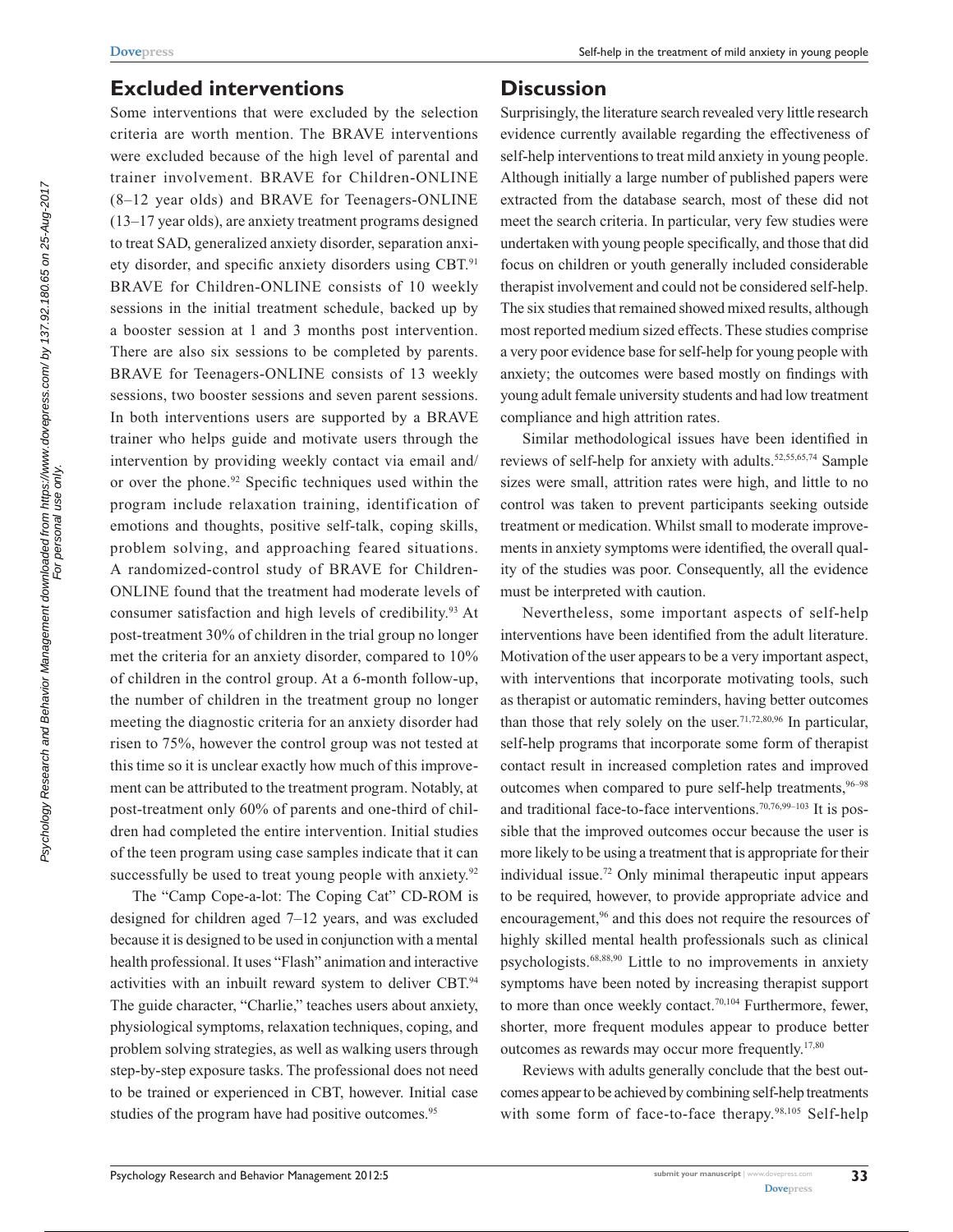interventions might be best utilized in stepped-care plans with some form of face-to-face interaction as a source of motivation, and initial assessment by a mental health professional.

Finally, it is important to note that the self-help interventions available to the public are unlikely to have undergone rigorous research testing, and those that have undergone testing are unlikely to be widely available for public use. The current review showed that self-help books and commercially available self-help resources for young people had not been the subject of research evaluation. The best research evidence was for university-designed and administered interventions that are not widely available to the public.

#### Recommendations

There is an urgent need for effective prevention and early intervention for anxiety disorders in children, adolescents, and young adults to prevent the widespread debilitating effects of such mental health problems and progression to more serious illness. A great deal of further research is needed, however, and attention needs to focus on reasons for the lack of rigorous research in the field and high attrition rates in the few research studies. Foremost, the many self-help interventions that are already available to the public need to be the subject of good quality outcome-based research. Furthermore, self-help interventions that are developed through university research trials need to be able to be publicly available if they are shown to be efficacious. The role of support in the use of self-help interventions also needs to be examined. Using self-help as an adjunct to therapy, or in a guided manner with the support of skilled or semi-skilled mental health professionals, is beginning to receive research attention. The role of parents in self-help for young people also needs to be investigated, however, particularly for children and younger adolescents, but also in relation to encouraging older adolescents to effectively use self-help interventions. Receiving appropriate and effective treatment as early as possible in the development of anxiety disorders is essential to improving the mental health and well-being of young people as they grow into adulthood. Ways to encourage research attention to this important area of early intervention need to be found.

## **Disclosure**

The authors report no conflicts of interest in this work.

#### **References**

**34**

1. Merikangas KR, He JP, Burstein M, et al. Lifetime prevalence of mental disorders in US adolescents: results from the National Comorbidity Survey Replication – Adolescent Supplement (NCS-A). *J Am Acad Child Adolesc Psychiatry*. 2010;49(10):980–989.

- 2. American Psychiatric Association, *Diagnostic and Statistical Manual of Mental Disorders*. 4th ed. Washington, DC: American Psychiatric Association; 2000.
- 3. Kessler RC, Chiu WT, Demler O, Walters EE. Prevalence, severity, and comorbidity of 12-Month DSM-IV disorders in the national comorbidity survey replication. *Arch Gen Psychiatry*. 2005;62(6): 617–627.
- 4. Kessler RC, Berglund P, Demler O, Jin R, Merikangas KR, Walters EE. Lifetime prevalence and age-of-onset distributions of DSM-IV disorders in the national comorbidity survey replication. *Arch Gen Psychiatry*. 2005;62(6):593–602.
- 5. Kessler RC, Merikangas KR, Berglund P, Eaton WW, Koretz DS, Walters EE. Mild disorders should not be eliminated from the DSM-V. *Arch Gen Psychiatry*. 2003;60(11):1117–1122.
- 6. Leon AC, Olfson M, Portera L, Farber L, Sheehan DV. Assessing psychiatric impairment in primary care with the Sheehan Disability Scale. *Int J Psychiatry Med*. 1997;27(2):93–105.
- 7. Duchesne S, Vitaro F, Larose S, Tremblay R. Trajectories of anxiety during elementary-school years and the prediction of high school noncompletion. *J Youth Adolesc*. 2008;37(9):1134–1146.
- 8. Flannery-Schroeder EC. Reducing anxiety to prevent depression. *Am J Prev Med*. 2006;31(6 Suppl 1):136–142.
- 9. Kessler RC, Berglund PA, Foster CL, Saunders WB, Stang PE, Walters EE. Social consequences of psychiatric disorders, II: Teenage parenthood. *Am J Psychiatry*. 1997;154(10):1405–1411.
- 10. Kessler RC, Foster CL, Saunders WB, Stang PE. Social consequences of psychiatric disorders, I: Educational attainment. *Am J Psychiatry*. 1995;152(7):1026–1032.
- 11. Fergusson DM, Woodward LJ. Mental health, educational, and social role outcomes of adolescents with depression. *Arch Gen Psychiatry*. 2002;59(3):225–231.
- 12. Strauss CC, Frame CL, Forehand R. Psychosocial impairment associated with anxiety in children. *J Clin Child Psychol*. 1987;16(3): 235–239.
- 13. Frydenberg E, Lewis R. Teaching coping to adolescents: When and to whom? *Am Educ Res J*. 2000;37(3):727–745.
- 14. Rickwood D, Deane FP, Wilson CJ, Ciarrochi J. Young people's help-seeking for mental health problems. *AeJAMH*. 2005; 4(3 Suppl):218–251.
- 15. Cunningham M, Wuthrich VM, Rapee RM, Lyneham HJ, Schniering CA, Hudson JL. The Cool Teens CD-ROM for anxiety disorders in adolescents: a pilot case series. *Eur Child Adolesc Psychiatry*. 2009; 18(2):125–129.
- 16. Campbell LF, Smith TP. Integrating self-help books into psychotherapy. *J Clin Psychol*. 2003;59(2):177–186.
- 17. Hirai M, Clum GA. Self-help therapies for anxiety disorders. In: Watkins KE, Clum GA, editors. *Handbook of Self-Help Therapies*. New York, NY: Routledge; 2008:77–108.
- 18. Albano AM, Kendall PC. Cognitive behavioural therapy for children and adolescents with anxiety disorders: clinical research advances. *Int Rev Psychiatry*. 2002;14:129–134.
- 19. Herbert JD, Gaudiano BA, Rheingold AA, et al. Cognitive behavior therapy for generalized social anxiety disorder in adolescents: a randomized controlled trial. *J Anxiety Disord*. 2009;23(2): 167–177.
- 20. Cartwright-Hatton S, Roberts C, Chitsabesan P, Fothergill C, Harrington R. Systematic review of the efficacy of cognitive behaviour therapies for childhood and adolescent anxiety disorders. *Br J Clin Psychol*. 2004;43(Pt 4):421–436.
- 21. Tanielian T, Jaycox LH, Paddock SM, Chandra A, Meredith LS, Burnam MA. Improving treatment seeking among adolescents with depression: understanding readiness for treatment. *J Adolesc Health*. 2009;45(5):490–498.
- 22. Slade T, Johnston A, Teesson M, et al. *The Mental Health of Australians 2: Report on the 2007 National Survey of Mental Health and Wellbeing*. Canberra, Australia: Department of Health and Ageing; 2009.
- 23. Cheung AH, Dewa CS. Mental health service use among adolescents and young adults with major depressive disorder and suicidality. *Can J Psychiatry*. 2007;52(4):228–232.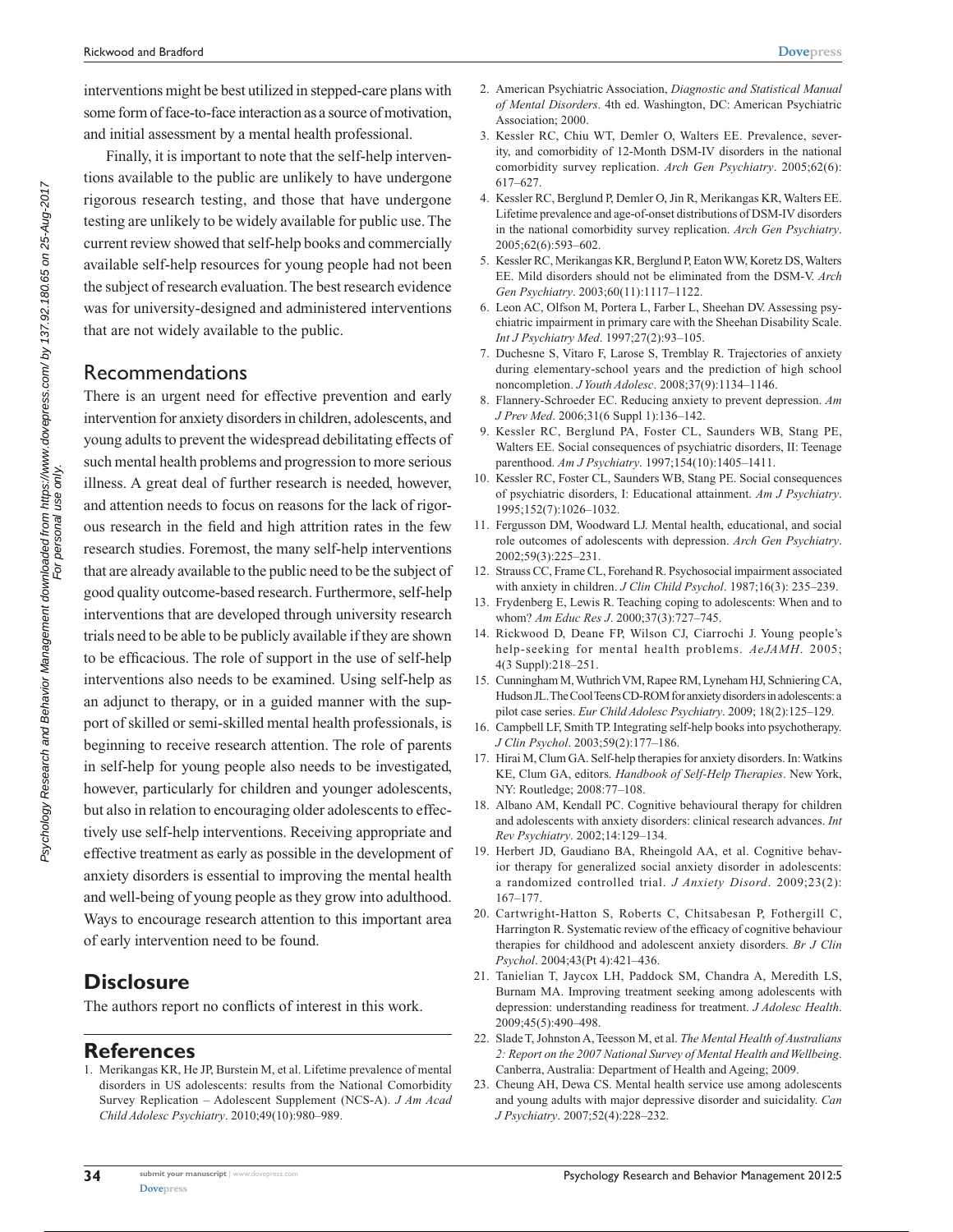- 24. Oakley Browne MA, Wells JE, Scott KM, McGee MA. Lifetime prevalence and projected lifetime risk of DSM-IV disorders in Te Rau Hinengaro: the New Zealand Mental Health Survey. *Aust N Z J Psychiatry*. 2006;40(10):865–874.
- 25. Australian Bureau of Statistics. *National Survey of Mental Health and Wellbeing: Summary of Findings*. Canberra, Australia: Australian Bureau of Statistics; 2007.
- 26. US Surgeon General. *Mental Health: Culture*, *Race and Ethnicity A Supplement to Mental Health: A Report of the Surgeon General*. Rockville, MD: US Department of Health and Human Services, Substance Abuse and Mental Health Services Administration, Center for Mental Health Services; 2001.
- 27. Zhang AY, Snowden LR, Sue S. Differences between Asian and White Americans' help seeking and utilization patterns in the Los Angeles area. *J Community Psychol*. 1998;26(4):317–326.
- 28. Essau CA. Frequency and patterns of mental health services utilization among adolescents with anxiety and depressive disorders. *Depress Anxiety*. 2005;22(3):130–137.
- 29. Gulliver A, Griffiths KM, Christensen H. Perceived barriers and facilitators to mental health help-seeking in young people: a systematic review. *BMC Psychiatry*. 2010;10:113.
- 30. Gould MS, Velting D, Kleinman M, Lucus C, Thomas JG, Chung M. Teenager's attitudes about coping strategies and help-seeking behavior for suicidality. *J Am Acad Child Adolesc Psychiarty*. 2004;43(9): 1124–1133.
- 31. Wilson CJ, Deane FP, Ciarrochi J. Can hopelessness and adolescents' beliefs and attitudes about seeking help account for help negation? *J Clin Psychol*. 2005;61(12):1525–1539.
- 32. Eisenberg D, Downs MF, Golberstein E, Zivin K. Stigma and help seeking for mental health among college students. *Med Care Res Rev*. 2009;66(5):522–541.
- 33. Corrigan P. How stigma interferes with mental health care. *Am Psychol*. 2004;59(7):614–625.
- 34. Deane FP, Wilson CJ, Ciarrochi J. Suicidal ideation and helpnegation: Not just hopelessness or prior help. *J Clin Psychol*. 2001;57(7):901–914.
- 35. Fallon BJ, Bowles T. Adolescent help-seeking for major and minor problems. *Aust J Psychol*. 1999;51(1):12–18.
- 36. Valkenburg PM, Sumter SR, Peter J. Gender differences in online and offline self-disclosure in pre-adolescence and adolescence. *Br J Dev Psychol*. 2011;29(2):253–269.
- 37. Angst J, Gamma A, Gastpar M, Lepine JP, Mendlewicz J, Tylee A. Gender differences in depression. Epidemiological findings from the European DEPRES I and II studies. *Eur Arch Psychiatry Clin Neurosci*. 2002;252:201–209.
- 38. Korp P. Health on the internet: implications for health promotion. *Health Educ Res*. 2006;21(1):78–86.
- 39. Kelly CM, Jorm AF, Wright A. Improving mental health literacy as a strategy to facilitate early intervention for mental disorders. *Med J Aust*. 2007;187(7):S26–S30.
- 40. Rickwood D, Deane FP, Wilson CJ. When and how do young people seek professional help for mental health problems? *Med J Aust*. 2007;187(7):S35–S39.
- 41. Ciarrochi J, Heaven PC, Supavadeeprasit S. The link between emotion identification skills and socio-emotional functioning in early adolescence: a 1-year longitudinal study. *J Adolesc*. 2008;31(5):565–582.
- 42. Buston K. Adolescents with mental health problems: what do they say about health services? *J Adolesc*. 2002;25(2):231–242.
- 43. Sayal K. Annotation: Pathways to care for children with mental health problems. *J Child Psychol Psychiatry*. 2006;47(7):649–659.
- 44. Sawyer MG, Arney FM, Baghurst PA, et al. The mental health of young people in Australia: key findings from the child and adolescent component of the national survey of mental health and well-being. *Aust N Z J Psychiatry*. 2001;35(6):806–814.
- 45. Holmes JM, March S, Spence SH. Use of the internet in the treatment of anxiety disorders with children and adolescents. *Counselling*, *Psychotherapy, and Health*. 2009;5(1):187–231.
- 46. Steinberg L, Silverberg SB. The vicissitudes of autonomy in early adolescence. *Child Dev*. 1986;57(4):841–851.
- 47. Griffiths KM, Christensen H. Internet-based mental health programs: a powerful tool in the rural medical kit. *Aust J Rural Health*. 2007;15(2):81–87.
- 48. Moritz S, Wittekind CE, Hauschildt M, Timpano KR. Do it yourself? Self-help and online therapy for people with obsessive-compulsive disorder. *Curr Opin Psychiatry*. 2011;24(6):541–548.
- 49. Calear AL, Christensen H. Review of internet-based prevention and treatment programs for anxiety and depression in children and adolescents. *Med J Aust*. 2010;192(11 Suppl):S12–S14.
- 50. Barak A, Klein B, Proudfoot JG. Defining internet-supported therapeutic interventions. *Ann Behav Med*. 2009;38(1):4–17.
- 51. Tate DF, Zabinski MF. Computer and Internet applications for psychological treatment: update for clinicians. *J Clin Psychol*. 2004;60(2):209–220.
- 52. Bower P, Richards D, Lovell K. The clinical and cost-effectiveness of self-help treatments for anxiety and depressive disorders in primary care: a systematic review. *Br J Gen Pract*. 2001;51(471):838–845.
- 53. Pantalon MV. Use of self-help books in the practice of clinical psychology. In: Salkovskis P, editor. *Adults: Clinical Formulation and Treatment*. Vol 6. New York, NY: Elsevier Science; 1998:265–276.
- 54. Elgar FJ, McGrath PJ. Self-administered psychosocial treatments for children and families. *J Clin Psychol*. 2003;59(3):321.
- 55. Lewis G, Anderson L, Araya R, et al. Self-help interventions for mental health problems. Report to the Department of Health R&D Programme. London, UK; 2004.
- 56. Brantley J. *Calming Your Anxious Mind: How Mindfulness and Compassion Can Free You From Anxiety, Fear and Panic*. Oakland, CA: New Harbinger Publications; 2003.
- 57. Rapee RM, Wignall A, Spence SH, Cobham V, Lyneham HJ. *Helping Your Anxious Child: A Step-by-Step Guide for Parents*. 2nd ed. Oakland, CA: New Harbinger Publications; 2008.
- 58. Rapee RM, Abbott MJ, Lyneham HJ. Bibliotherapy for children with anxiety disorders using written materials for parents: A randomized controlled trial. *J Consult Clin Psychol*. 2006;74(3):436–444.
- 59. Chansky TE. *Freeing Your Child From Anxiety: Powerful, Practical Solutions to Overcome Your Child's Fears, Worries, and Phobias:*  New York, NY: Broadway Books; 2004.
- 60. Carter F, Cheesman P. *Anxiety in Childhood and Adolescence*. New York, NY: Croom Helm; 1988.
- 61. Hirai M, Clum GA. A meta-analytic study of self-help interventions for anxiety problems. *Behav Ther*. 2006;37(2):99–111.
- 62. Marks I, Cavanagh K. Computer-aided psychological treatments: evolving issues. *Ann Rev Clin Psychol*. 2009;5:121–141.
- 63. Cavanagh K, Shapiro DA. Computer treatment for common mental health problems. *J Clin Psychol*. 2004;60(3):239–251.
- 64. Edwards-Hart T, Chester A. Online mental health resources for adolescents: overview of research and theory. *Aust Psychol*. 2010;45(3):223–230.
- 65. Kaltenthaler E, Shackley P, Stevens K, Beverley C, Parry G, Chilcott J. A systematic review and economic evaluation of computerised cognitive behaviour therapy for depression and anxiety. *Health Technol Assess*. 2003;6(22):1–100.
- 66. Coull G, Morris, PG. The clinical effectiveness of CBT-based guided self-help interventions for anxiety and depressive disorders: a systematic review. *Psychol Med*. 2011;41(11):2239–2252.
- 67. Marrs R. A meta-analysis of bibliotherapy studies. *Am J Community Psychol*. 1995;23(6):843–870.
- 68. Menchola M, Arkowitz HS, Burke BL. Efficacy of self-administered treatments for depression and anxiety. *Prof Psychol Res Pr*. 2007;38(4):421–429.
- 69. Scogin F, Bynum J, Stephens G, Calhoon S. Efficacy of selfadministered treatment programs: meta-analytic review. *Prof Psychol Res Pr*. 1990;21(1):42–47.
- 70. Newman MG, Erickson T, Przeworski A, Dzus E. Self-help and minimal-contact therapies for anxiety disorders: Is human contact necessary for therapeutic efficacy? *J Clin Psychol*. 2003;59(3):251–274.